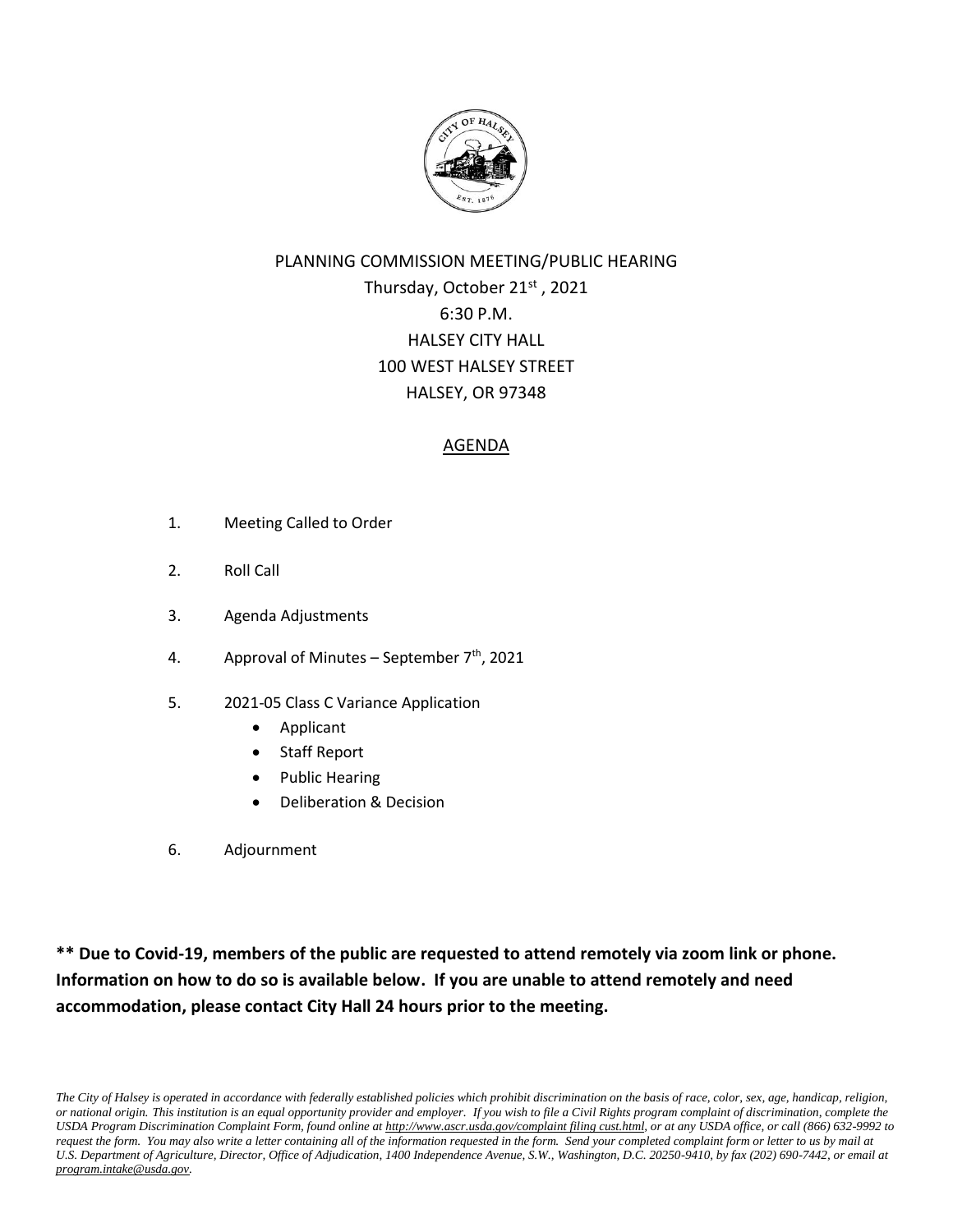### **Public Hearing Format for Land Use Hearings Before the Halsey Planning Commission**

A. Opening of the Public Hearing & Rules of Conduct *Chairperson*

B. Declarations of Ex Parte Contact, Conflicts of Interest or Bias

- 
- D. Proponent's Testimony
- E. Opponent's Testimony
- F. General Testimony of Other Individuals or Organizations
- G. Questions of Clarification
- H. Staff Summary
- I. Close of Public Hearing

#### **Planning Commission Deliberation & Decision**

*No public testimony is permitted during the Planning Commission's deliberation. The Planning Commission will normally make a recommendation or a decision on an issue following a public hearing but may continue their deliberation to either a special meeting or the next regular meeting of the Planning Commission.*

#### **Guidelines for Public Testimony**:

The Chair of the Planning Commission, as presiding officer, will recognize all speakers. If you wish to testify during the public hearing, please assist the Chairperson by abiding by the following rules:

- 1. State your name and address.
- 2. Indicate whether you support the application, oppose the application, or wish to offer general testimony. Provide factual evidence and direct your testimony to the decision criteria.
- 3. Please keep your testimony brief and to the point. Limit comments to 3-5 minutes per person.
- 4. Direct any questions you have to the Chairperson. The Chairperson will direct your question to the applicant, city staff or other person who may be able to provide an answer.
- 5. The Chairperson may limit testimony when it is cumulative, repetitive, irrelevant, or immaterial to the issues being considered.

C. Staff Report *Planning Consultant for the City*